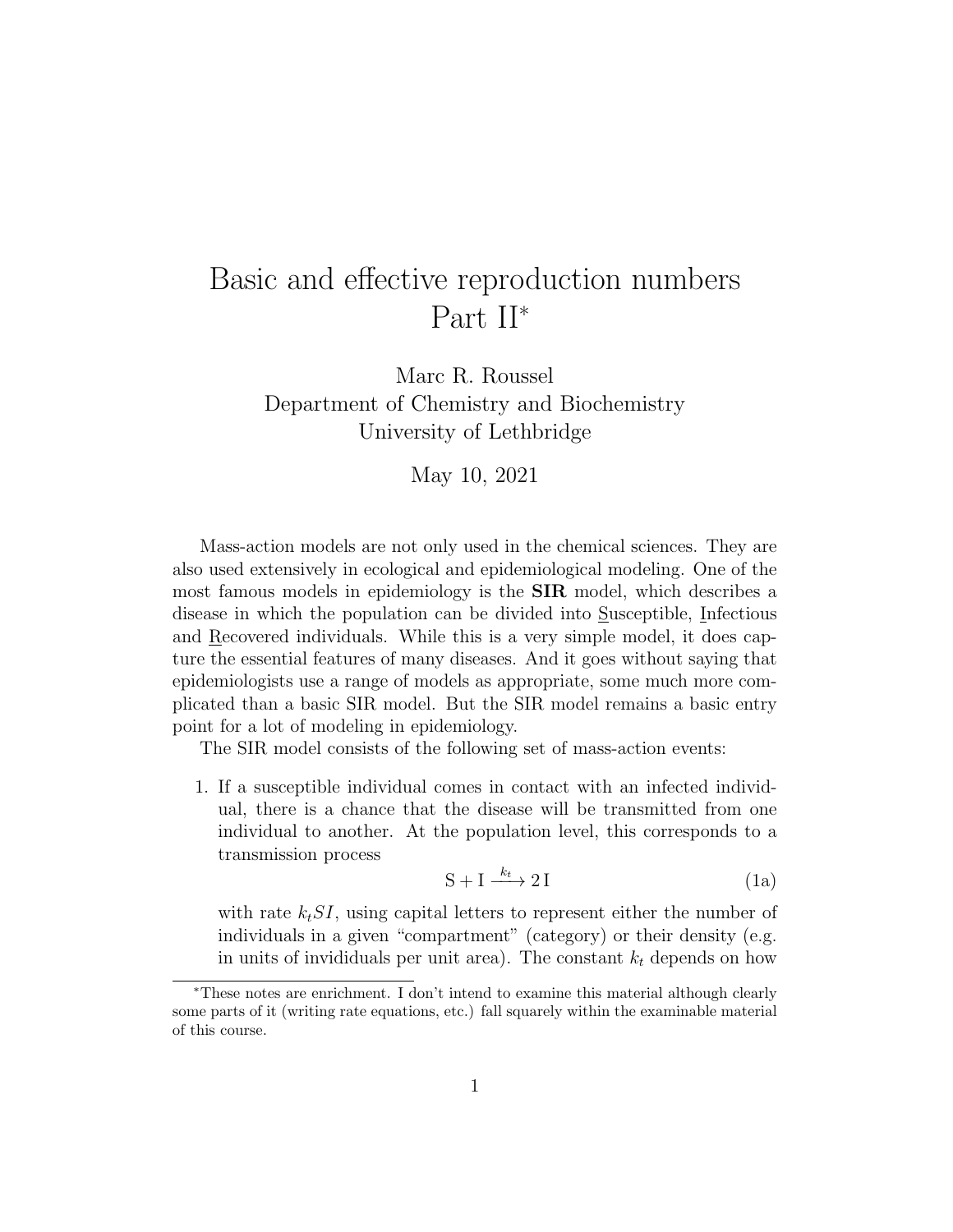transmissible the disease is, and on the average number of contacts per unit time that could lead to transmission. In the case of a pandemic such as the current Covid-19 pandemic, public health measures can reduce the value of  $k_t$  by reducing the number of potentially hazardous contacts, so  $k_t$  is not necessarily constant. In the basic SIR model however, we treat it as such.

2. Infectious individuals recover (or die—the simple SIR model makes no fundamental distinction between these cases, although clearly they matter a lot to us).

$$
I \xrightarrow{k_r} R. \tag{1b}
$$

And that is the whole model. We can write the mass-action differential equations for this model as follows:

$$
\frac{dS}{dt} = -k_t SI,\tag{2a}
$$

$$
\frac{dI}{dt} = k_t SI - k_r I = (k_t S - k_r)I,
$$
\n(2b)

$$
\frac{dR}{dt} = k_r I. \tag{2c}
$$

The SIR model assumes a constant population size. Note that

$$
\frac{dS}{dt} + \frac{dI}{dt} + \frac{dR}{dt} = 0,
$$

and since, by the addition rule for derivatives,

$$
\frac{dS}{dt} + \frac{dI}{dt} + \frac{dR}{dt} = \frac{d}{dt}(S + I + R),
$$

it follows that  $S + I + R$  is a constant. This is not a bad approximation provided a disease doesn't hang around for too long. Obviously, for an endemic disease (such as, e.g., chicken pox), we might need a model that accounts for changes in population size from various causes.

Let's look a little harder at equation (2b). An outbreak will spread or die out depending on the sign of the term in parentheses: if this sign is positive, the number of infectious individuals grows, and this number decreases if the quantity in parentheses is negative. Thus, the disease spreads if

$$
k_t S - k_r > 0
$$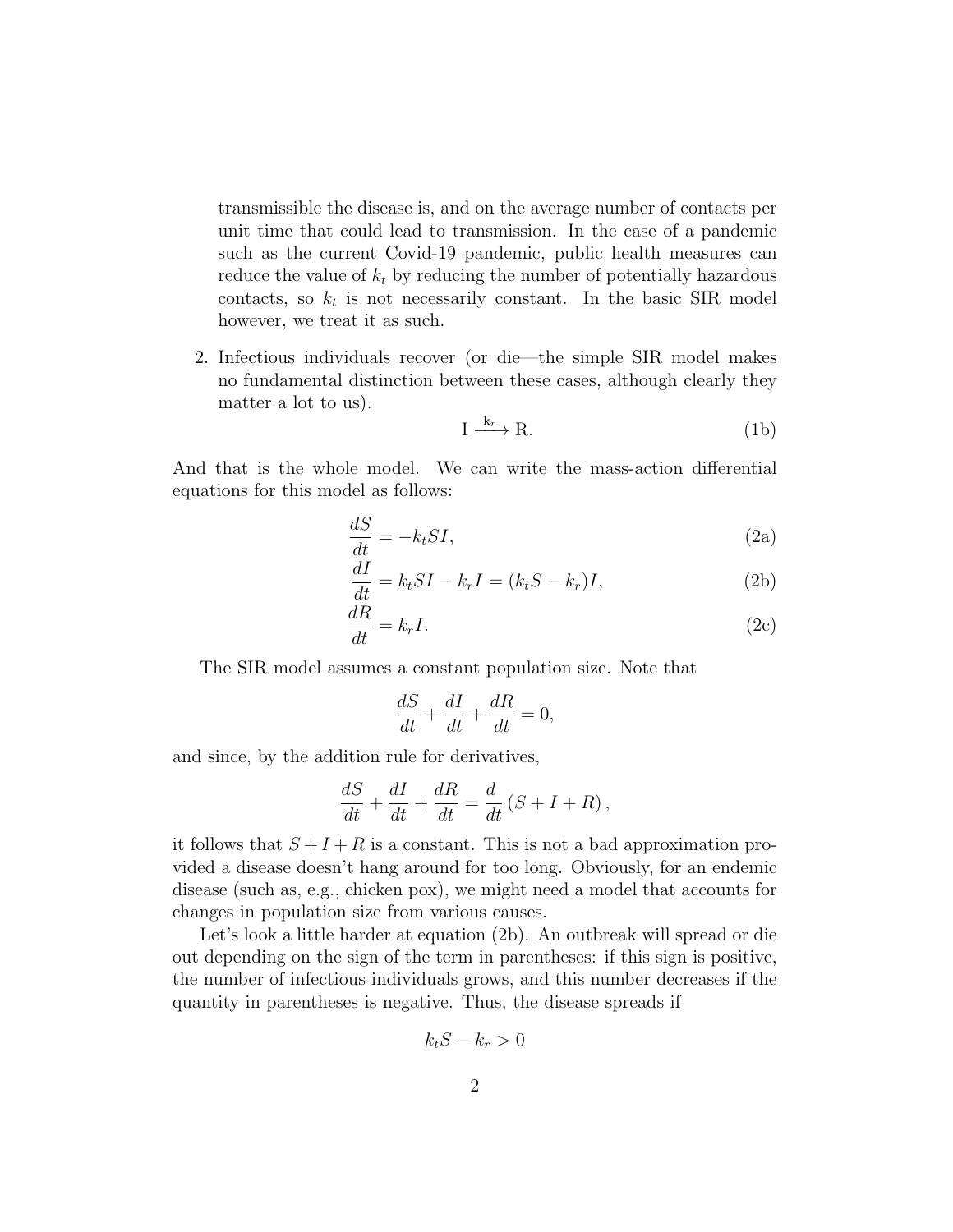or

$$
\frac{k_t S}{k_r} > 1,
$$

and dies out otherwise. This is exactly what we want for an R number. If we take  $S = S_0$ , the size of the susceptible population at time zero (essentially, the entire population), then we get the basic reproduction number:

$$
R_0 = \frac{k_t S_0}{k_r}.
$$

On the other hand, if we take  $S$  at time  $t$ , we get the effective reproduction  $number<sup>1</sup>$ 

$$
R_e = \frac{k_t S}{k_r}.\tag{3}
$$

In our original treatment of reproduction numbers, we had  $\tau$ , the average time that a person remains infectious. There is a connection between population-level statistics and individual-level statistics that we won't go into here (but that you can learn about in my Foundations of Chemical Kinetics course, which will be offered next Fall if all goes well). This allows us to make an important connection between the rate constant  $k_r$ , which gives the rate at which infectious individuals recover, and  $\tau$ , the average time of infection:<sup>2</sup>

$$
k_r = \frac{1}{\tau}.
$$

If we substitute this relationship into equation (3), we get

$$
R_e = k_t S \tau. \tag{4}
$$

Equation (4) has a simple interpretation:  $k_tS$  is the rate at which the infection is transferred per infectious person, while  $\tau$  is the average time a person remains infectious. If I multiply the rate of transfer of infection by the interval of time that a person is infectious, I get the approximate number of individuals to which the disease is passed on.

<sup>&</sup>lt;sup>1</sup>You can probably see now why I use  $R_e$  for the effective reproduction number. If I didn't, we would have a problem distinguishing it from the number of recovered individuals in an SIR model.

<sup>2</sup>Something to ponder for the mathematically inclined among you: the average time isn't the same as the half-life. If you have taken a statistics course, it may be obvious to you why this is.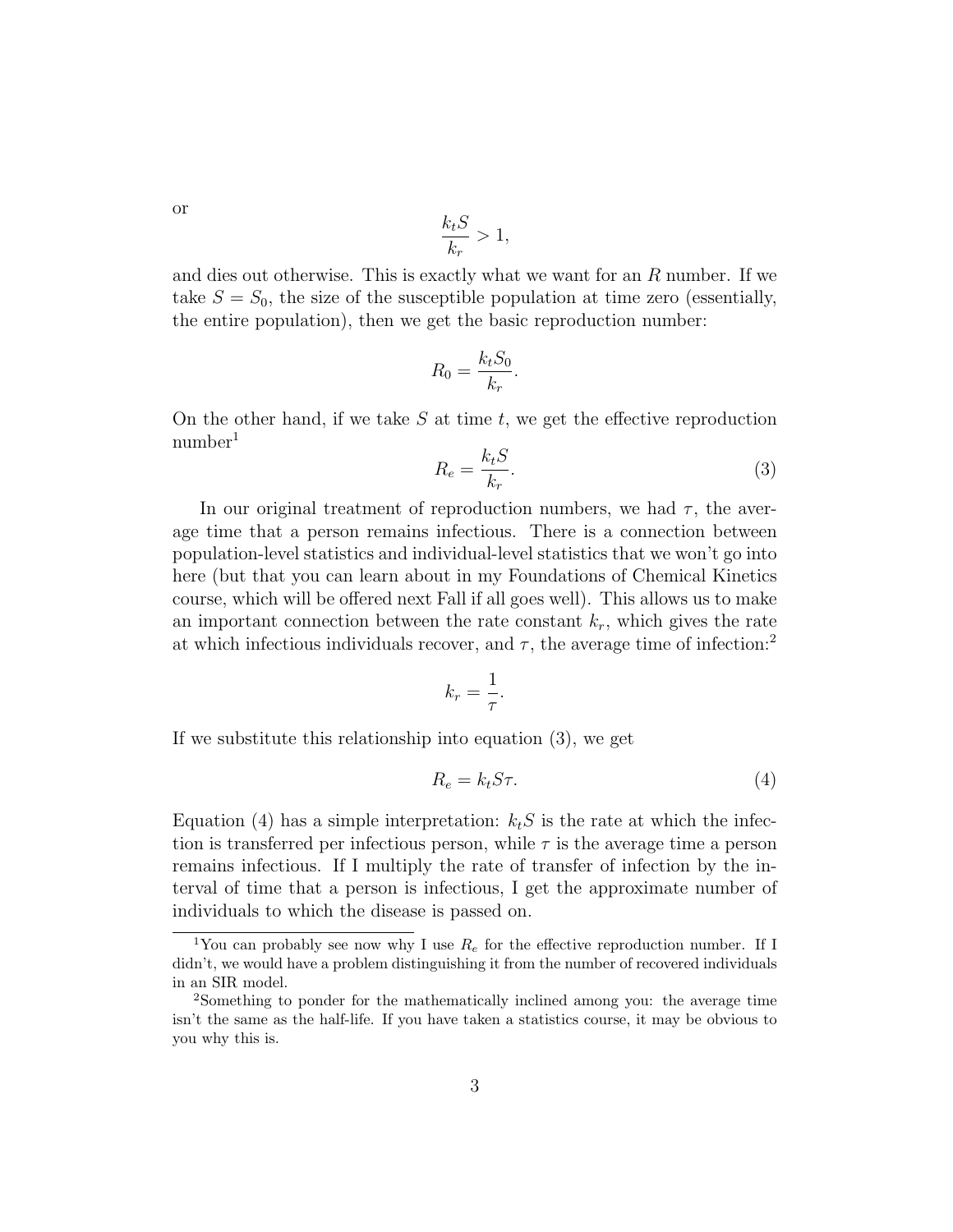Finally note that the two definitions of  $R_0$  and of  $R_e$  we have seen, in this and the previous notes, are slightly different and need not agree. However, there is a relationship between them, provided  $k\tau$  is not too large. Recall that we had

$$
R_e = e^{k\tau},
$$

where k is the slope of the tangent to the graph of  $\ln I$  vs t. Now take a Taylor series<sup>3</sup> of this equation for  $R_e$  at small values of  $x = k\tau$ , stopping at the first "interesting" term (the first one that depends on  $k\tau$ ):

$$
R_e \approx 1 + k\tau. \tag{5}
$$

If the two definitions of  $R_e$  are to agree, we should have

$$
k_t S \tau = 1 + k \tau,
$$
  
\n
$$
\therefore k = \frac{k_t S \tau - 1}{\tau} = k_t S - \frac{1}{\tau} = k_t S - k_r.
$$

So the  $k$  determined from data on the time dependence of the infections is exactly the pseudo-first-order rate constant that appears as the coefficient of I in equation (2b)! This shows the two approaches to be consistent:  $k > 0$ and thus  $R_e$  obtained from data is greater than 1 exactly when  $R_e$  obtained from the SIR model [equation (3)] is also greater than 1.

So far, we have assumed that we would be given  $\tau$ , and therefore focused on calculating k. We can however estimate  $R_e$  directly from an SIR-based analysis. Since people recover after being infected, we would expect there to be a simple relationship between  $R$  and  $I$ . In fact, we can solve the SIR equations exactly and write down an explicit relationship between the two, but it turns out to be more convenient to think about this relationship in a more abstract way. If  $R = R(I)$ , then differentiating this relationship with respect to time and applying the chain rule gives

$$
\frac{dR}{dt} = \frac{dR}{dI} \frac{dI}{dt}
$$

or

$$
\frac{dR}{dI} = \frac{dR/dt}{dI/dt}.
$$

<sup>&</sup>lt;sup>3</sup>Easily the most underappreciated and most useful bit of applied mathematics taught in introductory calculus courses.